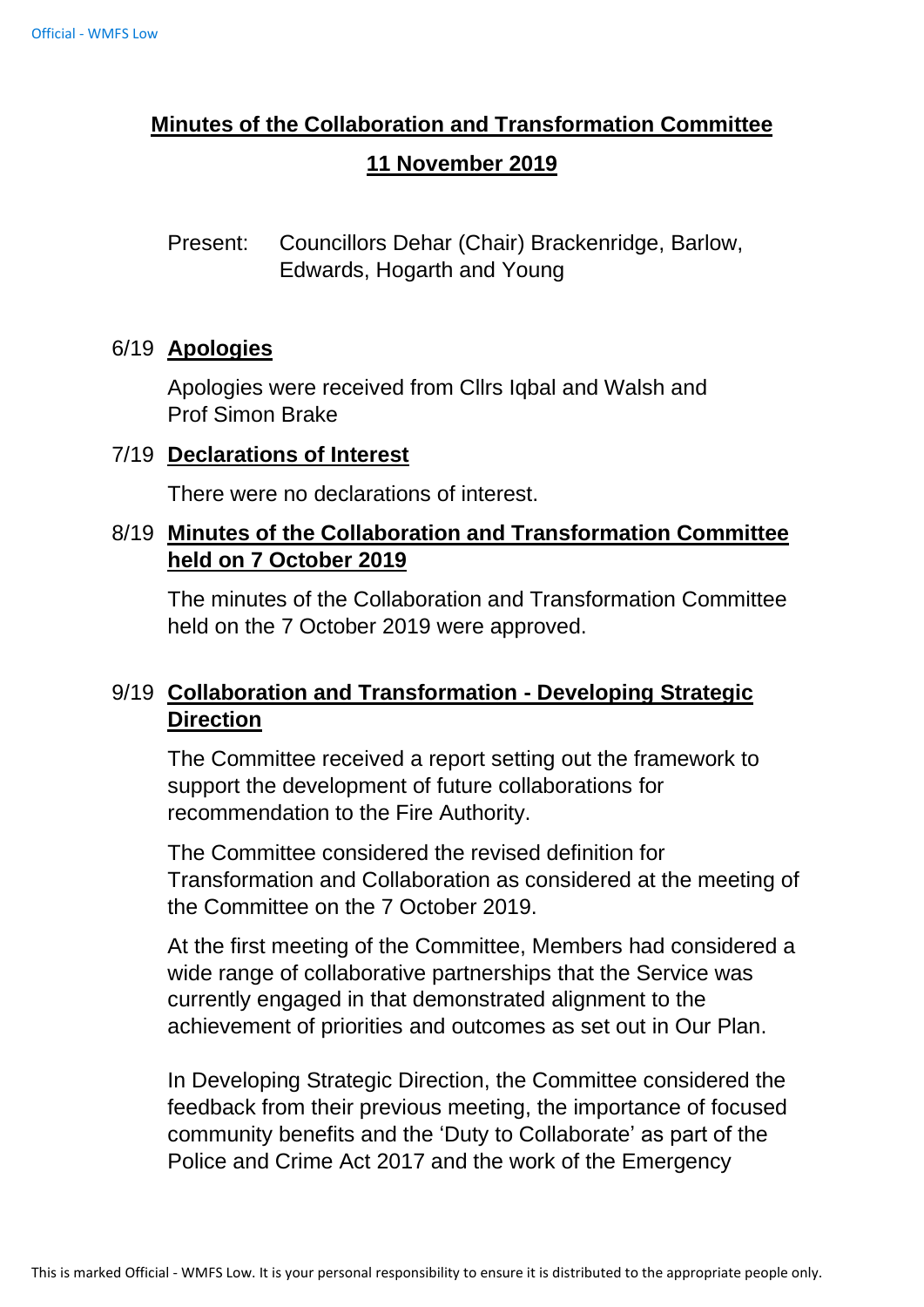Services Working Group (ESWG). A revised definition was proposed as follows"

"*West Midlands Fire Service will collaborate with other organisations to enable the transformational delivery of valuebased services to local communities in a way which supports the priorities of each partner".*

The Duty to Collaborate is a feature of the ESWG, Chaired by Mr Eric Carter, the Chair of Shropshire Fire and Rescue Authority, where there are many conversations and opportunities to foster collaboration.

Delivering Transformation in Services is less structured and it was suggested that this should be likened to the transformation that is being looked at nationally particularly in broadening the role of firefighters.

The priorities of the Service aim to ensure the most vulnerable communities are targeted in the most effective way to mitigate and where possible, remove risk of fire related incidents. A critical aspect of this is how the skills of the workforce are developed to respond to this and the changing nature of risk.

The Committee would need to consider risks so that the Authority did not find itself in a similar position as in previous years and running into blockages.

The HMCIFRS report referred to this area in its recent report within the 'people' pillar and cites The Service recognises that the role of a firefighter has changed considerably. Through effective training of staff, the Service was able to deliver transformation in its services. There was also clear evidence, captured in the HMCIFRS report of where transformation and change had continued to result in improved outcomes for communities and this is a key consideration for members in the definition of collaboration set out in paragraph 3.4.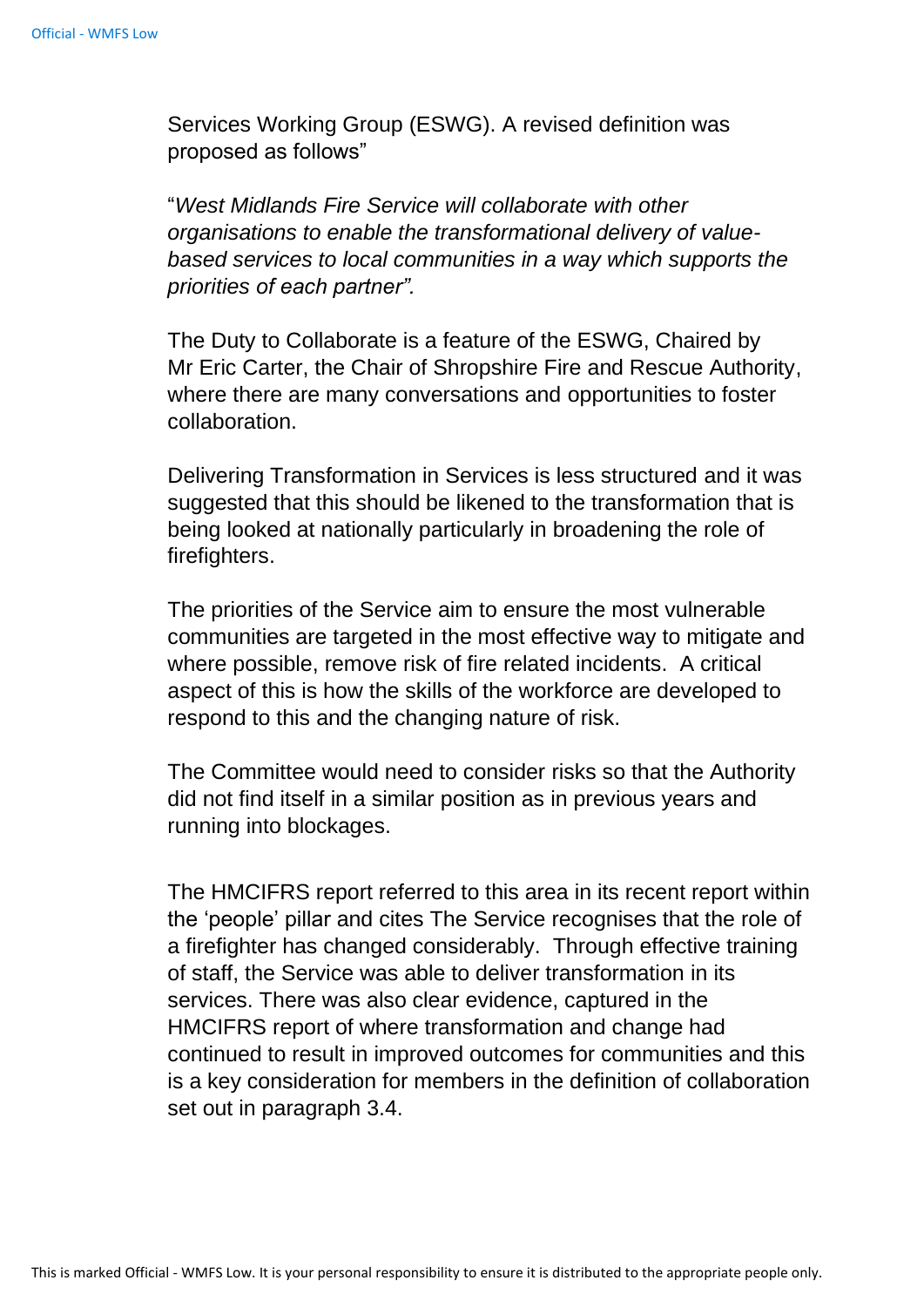A framework for collaboration and transformation was set out and the considerations could be adopted in a flexible way ensuring that they enable rather than restrict. They recognise the discreet functions and identities of the Service and partner organisations whilst encouraging a positive culture of seeking opportunities to work more closely together to transform services to improve efficiency and effectiveness.

The Framework - a joint assessment and understanding of risk and vulnerability included the following areas:

- Community outcomes
- Shared Vision
- Transformational use of resources and information
- Digital Transformation
- Shared decision making and commitment
- Communication
- Trust
- Realistic timeline and delivery pathway
- Corporate Governance Architecture
- Organisation identity
- Evaluation

In agreeing both the definition and framework set out in the report, officers would, in line with the delegations set out in the Authority's Constitution, develop and engage in structured collaborative relationships, which would support the transformational delivery of services aligned to risk as set out in the IRMP, and Strategic priorities as set out tin the rolling 3 year strategy, Our Plan.

One Member felt this was a good direction to take and stated that previously the Authority had worked with the Ambulance Service and hoped that this may be a possibility in the future where the joint use of sites had been used to save on finances.

Another member felt this was a good example of collaboration at low level and following the Election of a new Chair of the Ambulance Trust, a new conversation could be started.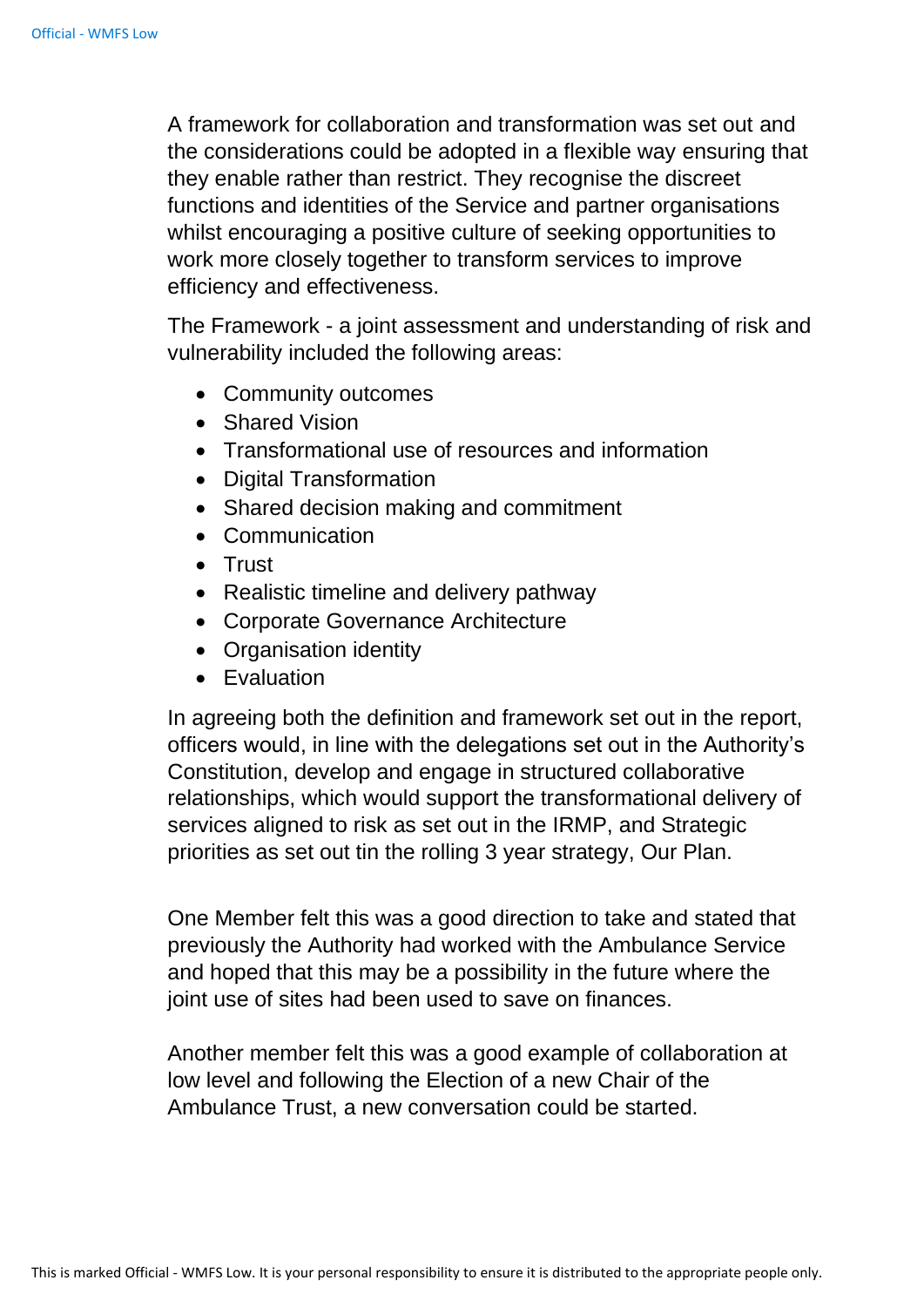Members felt that the public seem happier for the Fire Service and Ambulance to collaborate. It was noted that Officers had been in discussions with the Police regarding the delivery of procurement and collaboration on estates. Members expressed caution with the shared used of facilities with the Police with a preference for the softer side of policing only on Fire Service premises, eg. Police officers writing reports and dealing with paperwork or to park in unfavourable weather conditions. Members did not want Fire Service premises used for the hard edge of policing.

DCFO Wayne Brown stated that London Fire Brigade had worked with the Police Community Safety Officers and Neighbourhood officers in Safety Enablers Teams and this had worked well on fire stations and was good example of collaborative working

A Members stated that due to financial cuts there were no such teams in the West Midlands and would not be for a long time, although this idea would be ideal and asked how it was managed in London.

DCFO Brown confirmed that a clearly written Memorandum of Understanding included that the team would look at neighbourhood safety only and would not become involved with investigation of crime.

A Member stated that transformation of the Fire Service had been discussed nationally for the last three years and the Service should be prepared for the future and needed to understand local communities and their needs, in order to be prepared for the possible future opportunities when additional funding may become available.

The Chief Fire Officer stated that he was an Adviser to the National Joint Council and at a recent Policy Planning Forum the Chair had given a broad but detailed description of where the Fire Service was at nationally.

Local support would be required so that the Service is prepared to collaborate in future.